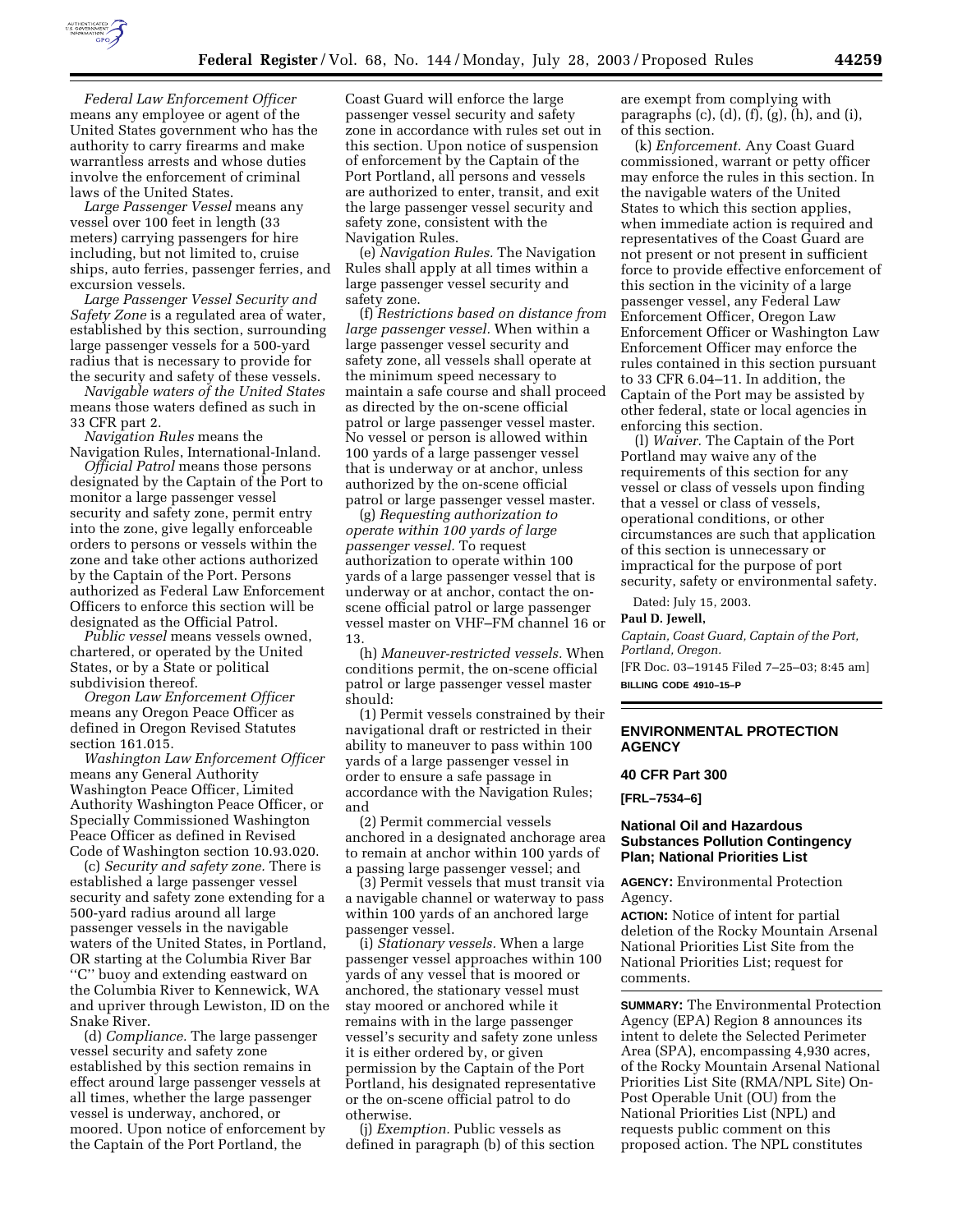Appendix B of 40 CFR part 300, which is the National Oil and Hazardous Substances Pollution Contingency Plan (NCP), which EPA promulgated pursuant to section 105 of the Comprehensive Environmental Response, Compensation, and Liability Act (CERCLA).

EPA bases its proposal to delete the SPA of the RMA/NPL Site on the determination by EPA and the State of Colorado, through the Colorado Department of Public Health and Environment (CDPHE), that all appropriate actions under CERCLA have been implemented to protect human health, welfare and the environment and that no further response action by responsible parties is appropriate.

This partial deletion pertains to the surface (soil, surface water, sediment), structures, and groundwater media of the Selected Perimeter Area of the On-Post OU of the RMA/NPL Site. The Surface Deletion Area of the On-Post OU RMA/NPL Site, composed of the surface and structures media only within an additional 123 acres, also is being proposed as a separate partial deletion during the same public comment period. The rest of the On-Post OU and the Off-Post OU will remain on the NPL and response activities will continue at those OUs.

**DATES:** Comments concerning this proposed partial deletion may be submitted on or before August 26, 2003. **ADDRESSES:** Comments may be mailed to: Catherine Roberts, Community Involvement Coordinator (8OC), U.S. EPA, Region 8, 999 18th Street, Suite 300, Denver, Colorado, 80202–2466, 1– 800–227–8917 or (303) 312–6025.

Comprehensive information on the RMA/NPL Site, as well as information specific to this proposed partial deletion, is available through EPA's Region 8 Superfund Records Center in Denver, Colorado. Documents are available for viewing by appointment from 8 a.m. to 4 p.m., Monday through Friday excluding holidays, by calling (303) 312–6473. The Administrative Record for the RMA/NPL Site and the Deletion Docket for this partial deletion are maintained at the Joint Administrative Records Document Facility, Rocky Mountain Arsenal, Building 129, Room 2024, Commerce City, Colorado 80022–1748, (303) 289– 0362. Documents are available for viewing from 12 p.m. to 4 p.m., Monday through Friday, or by appointment.

**FOR FURTHER INFORMATION CONTACT:** Ms. Laura Williams, Remedial Project Manager (8EPR–F), U.S. EPA, Region 8, 999 18th Street, Suite 300, Denver Colorado, 80202–2466, (303) 312–6660.

### **SUPPLEMENTARY INFORMATION:**

## **Table of Contents**

- I. Introduction
- II. NPL Deletion Criteria
- III. Deletion Procedures
- IV. Basis for Intended Partial Site Deletion

#### **I. Introduction**

The Environmental Protection Agency (EPA) Region 8 announces its intent to delete the Selected Perimeter Area (SPA) of the Rocky Mountain Arsenal/ National Priorities List (RMA/NPL) Site, Commerce City, Colorado, from the National Priorities List (NPL) and requests comment on this proposed action. The NPL constitutes Appendix B of the National Oil and Hazardous Substances Pollution Contingency Plan (NCP), 40 CFR part 300, which EPA promulgated pursuant to Section 105 of Comprehensive Environmental Response, Compensation and Liability Act (CERCLA), 42 U.S.C. 9605. EPA identifies sites that appear to present a significant risk to public health or the environment and maintains the NPL as the list of those sites. Sites on the NPL may be the subject of remedial actions financed by the Hazardous Substance Superfund (Fund). This partial deletion of the Site is proposed in accordance with 40 CFR 300.425(e) and Notice of Policy Change: Partial Deletion of Sites Listed on the National Priorities List (60 FR 55466 (Nov. 1, 1995)). As described in 40 CFR 300.425(e)(3), portions of a site deleted from the NPL remain eligible for further remedial actions if warranted by future conditions.

EPA will accept comments concerning its intent for partial deletion of the RMA/NPL Site for thirty days after publication of this notice in the **Federal Register**.

Section II of this document explains the criteria for deleting sites from the NPL. Section III discusses the procedures that EPA is using for this proposed partial deletion. Section IV discusses the Selected Perimeter Area of the RMA/NPL Site and explains how it meets the deletion criteria.

#### **II. NPL Deletion Criteria**

The NCP establishes the criteria that EPA uses to delete sites from the NPL. In accordance with 40 CFR 300.425(e), sites may be deleted from the NPL where no further response is appropriate to protect public health or the environment. In making such a determination pursuant to section 300.425(e), EPA will consider, in consultation with the State, whether any of the following criteria have been met:

Section 300.425(e)(1)(i). Responsible parties or other persons have

implemented all appropriate response actions required; or

Section 300.425(e)(1)(ii). All appropriate Fund-financed response under CERCLA has been implemented, and no further response action by responsible parties is appropriate; or

Section 300.425(e)(1)(iii). The remedial investigation has shown that the release poses no significant threat to public health or the environment and, therefore, taking remedial measures is not appropriate.

A partial deletion of a site from the NPL does not affect or impede EPA's ability to conduct CERCLA response activities for portions not deleted from the NPL. In addition, deletion of a portion of a site from the NPL does not affect the liability of responsible parties or impede agency efforts to recover costs associated with response efforts. The U.S. Army and Shell Oil Company will be responsible for all future remedial actions required at the area deleted if future site conditions warrant such actions.

#### **III. Deletion Procedures**

Upon determination that at least one of the criteria described in Section 300.425(e) of the NCP has been met, EPA may formally begin deletion procedures. The following procedures were used for this proposed deletion of the SPA of the RMA/NPL Site:

(1) EPA has recommended the partial deletion and has prepared the relevant documents.

(2) The State of Colorado, through the CDPHE, has concurred with publication of this notice of intent for partial deletion.

(3) Concurrent with this national Notice of Intent for Partial Deletion, a local notice has been published in a newspaper of record and has been distributed to appropriate federal, State, and local officials, and other interested parties. These notices announce a thirty (30) day public comment period on the deletion package, which ends on August 26, 2003, based upon publication of this notice in the **Federal Register** and a local newspaper of record.

(4) EPA has made all relevant documents available at the information repositories listed previously for public inspection and copying.

Upon completion of the thirty calendar day public comment period, EPA Region 8 will evaluate each significant comment and any significant new data received before issuing a final decision concerning the proposed partial deletion. EPA will prepare a responsiveness summary for each significant comment and any significant new data received during the public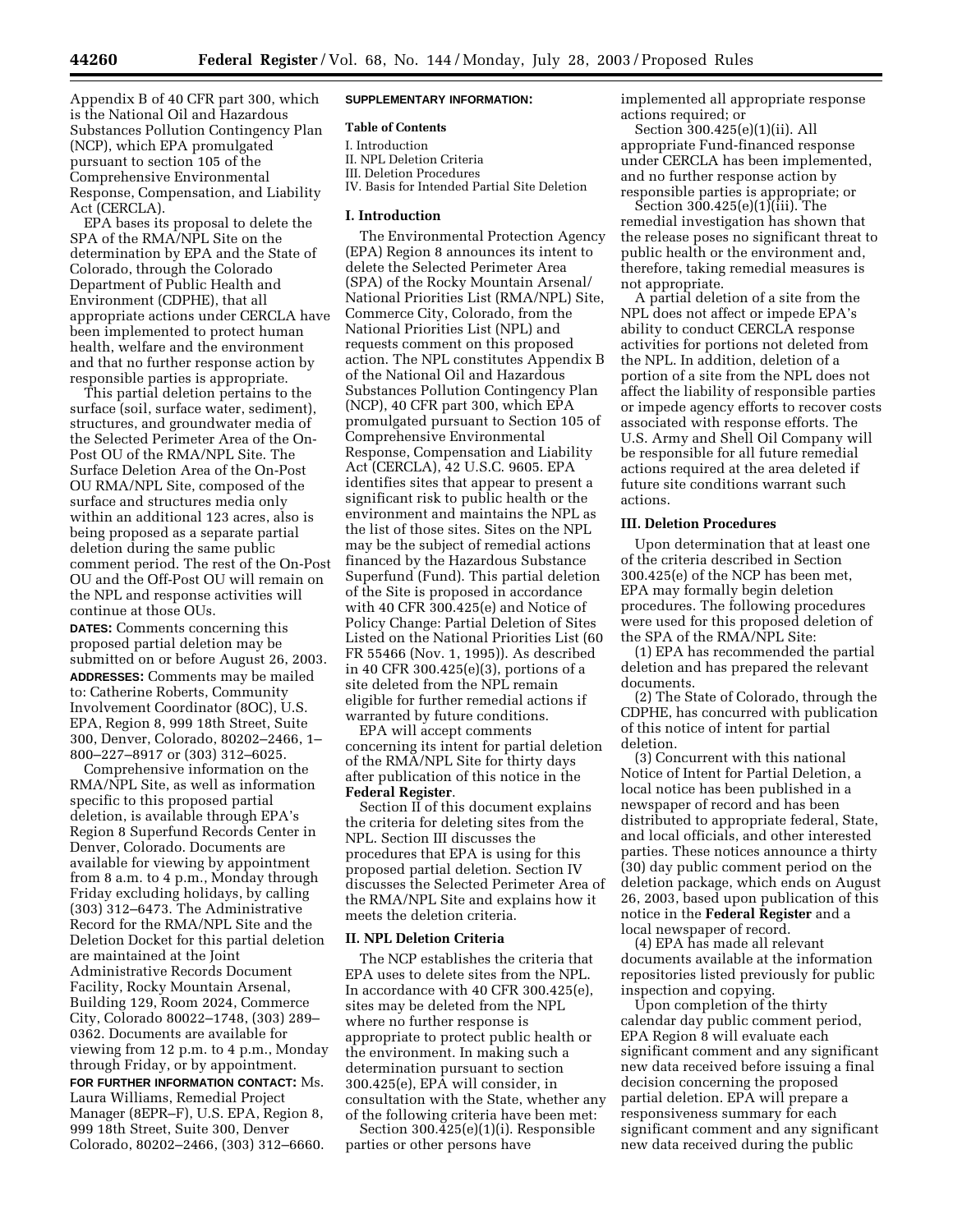comment period and will address concerns presented in such comments and data. The responsiveness summary will be made available to the public at the EPA Region 8 office and the information repository listed above and will be included in the final deletion package. Members of the public are encouraged to contact EPA Region 8 to obtain a copy of the responsiveness summary. If, after review of all such comments and data, EPA determines that the partial deletion from the NPL is appropriate, EPA will publish a final notice of partial deletion in the **Federal Register**. Deletion of the Selected Perimeter Area of the RMA/NPL Site does not actually occur until a final notice of partial deletion is published in the **Federal Register**. A copy of the final partial deletion package will be placed at the EPA Region 8 office and the information repository listed above after a final document has been published in the **Federal Register**.

#### **IV. Basis for Intended Partial Deletion**

The following information provides EPA's rationale for deletion of the SPA of the RMA/NPL Site from the NPL and EPA's finding that the proposed final deletion satisfies 40 CFR 300.425(e) requirements:

### *RMA/NPL Site Background*

The Rocky Mountain Arsenal was established in 1942 by the U.S. Army, and was used to manufacture chemical warfare agents and incendiary munitions for use in World War II. Prior to this, the area was largely undeveloped ranch and farmland. Following the war and through the early 1980s, the facilities continued to be used by the Army. Beginning in 1946, some facilities were leased to private companies to manufacture industrial and agricultural chemicals. Shell Oil Company, the principal lessee, primarily manufactured pesticides from 1952 to 1982. After 1982, the only activities at the Arsenal involved remediation.

Complaints of groundwater pollution north of the RMA/NPL Site began to surface in 1954. Common industrial and waste disposal practices used during these years resulted in contamination of structures, soil, surface water, and groundwater. As a result of this contamination, the RMA was proposed for inclusion on the NPL on October 15, 1984. The listing of RMA on the NPL, excluding Basin F, was finalized on July 22, 1987. Basin F was added to the RMA/NPL Site listing on March 13, 1989. On February 17, 1989, an interagency agreement—referred to as a Federal Facility Agreement (FFA)—

formalizing the process framework for selection and implementation of cleanup remedies at the RMA/NPL Site, became effective. The FFA was signed by the Army, Shell Oil Company, EPA, U.S. Department of the Interior, U.S. Department of Justice, and the Agency for Toxic Substances and Disease Registry.

Prior to the selection of remedial alternatives, a remedial investigation/ endangerment assessment/feasibility study (RI/EA/FS) was conducted for the On-Post OU to provide information on the type and extent of contamination, human and ecological risks, and feasibility of remedial actions suitable for application at RMA. The remedial investigation (RI) completed in January 1992 studied each of the five environmental media at the RMA/NPL Site, including soils, water, structures, air, and biota. The feasibility study (FS) was finalized in October 1995, and a proposed remedial action plan was prepared and presented to the public in October 1995.

On June 11, 1996, the Army, EPA, and the State of Colorado signed the Record of Decision (ROD) for the On-Post Operable Unit. The ROD, which formally establishes the cleanup approach to be taken for the On-Post OU, specified the remedial actions to be implemented for soil, structures, and groundwater for the On-Post OU of RMA.

The On-Post OU of the RMA/NPL Site (*see* map, RMA Selected Perimeter Area) encompasses 25.5 square miles in southern Adams County, Colorado, approximately 8 miles northeast of downtown Denver.

### *Selected Perimeter Area of the On-Post OU*

The SPA is an area of approximately 4,930 acres (7.7 square miles) on the perimeter of RMA. The proposed deletion of the SPA includes the surface, structures, and groundwater media of portions of Sections 1, 2, 3, 4, 10, 19, 20, 22, 27, 28, 29, 32, and 33; and all of Sections 5, 7, 8, 11, and 12 (*see* map).

A remedial investigation (RI) for the On-Post OU completed in January 1992 studied each of the environmental media at the RMA/NPL Site including soil, sediment, structures, water, air, and biota. Based upon evidence gathered during the RI, areas with similar soil contamination were combined into individual projects. This resulted in four separate soil cleanup projects within the SPA. These include the Toxic Storage Yards project located in the southeastern area of the SPA; the Miscellaneous Southern Tier Soil

project located in the south-central portion of the SPA near the south lakes; the Existing (Sanitary) Landfill—Section 4 project located in the southwestern portion of the SPA; and the Burial Trenches—Part I project located in the southwestern portion of the SPA and east of the Sanitary Landfill project.

The Toxic Storage Yards project incorporated three contamination areas, one located within the SPA, considered to potentially contain chemical warfare agent based on use histories and detections of agent breakdown products. The Miscellaneous Southern Tier Soil project included eight contamination areas, four located within the SPA, contaminated with pesticides (aldrin and dieldrin), and heavy metals. The Existing (Sanitary) Landfill project incorporated five contamination areas, all within the SPA, which contained trash and debris, asbestos-containing material, and drums with high concentrations of styrene. The Burial Trenches—Part I project included 35 contamination areas, five within the SPA, considered to potentially contain ordnance or explosives, unexploded ordnance, and munition debris as well as general construction-related debris and trash.

A structures survey identified seventeen structures within the SPA. Four of these structures have no history of contamination and were designated to be retained for future use. The contaminants identified within the other thirteen structures include asbestos, polychlorinated biphenyls (PCBs), pesticides, herbicides and heavy metals.

Two groundwater plumes below the western portion of the SPA contain 1,1 dichloroethylene, 1,1,1-trichloroethane, and TCE but are not attributable to the RMA/NPL Site. Because the groundwater does not meet drinking water standards, the Klein Water Treatment Facility—built in 1989, prior to completion of the RI—treats the groundwater contamination that is now known to originate from non-RMA/NPL sources.

The Irondale Containment System (ICS) was constructed during development of the RI/FS as an interim response action (IRA). The ICS was mostly located on the SPA and installed to extract and treat groundwater emanating from the Rail Yard—which is primarily contaminated with dibromochloropropane, and the Motor Pool—which is primarily contaminated with trichloroethylene. Both of these areas in the RMA/NPL Site are in close proximity to the SPA. Two additional groundwater plumes were identified beneath the northwest portion of the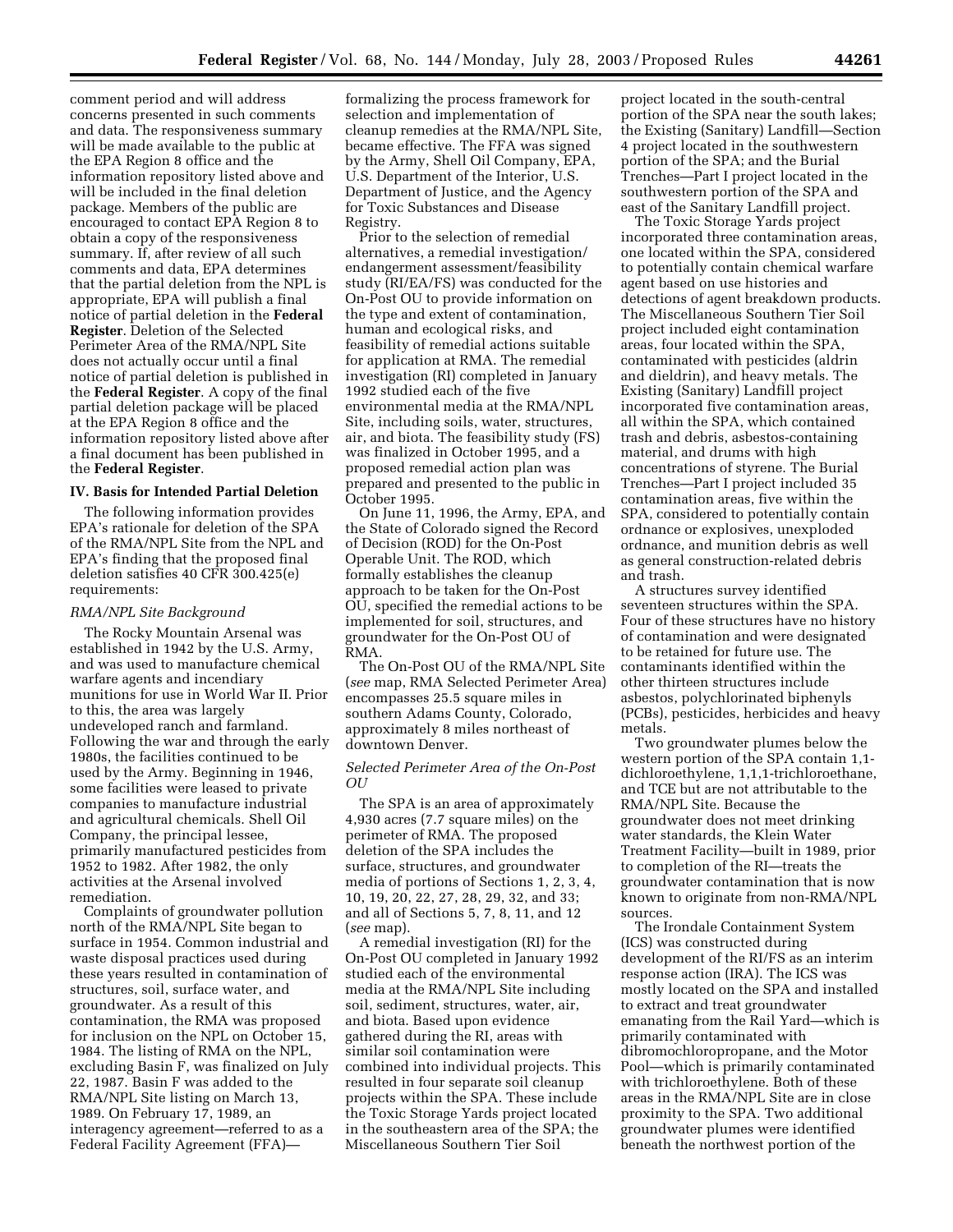SPA along the Colorado Highway 2 border. These plumes originate in the South Plants manufacturing area which is primarily contaminated with benzene, chloroform, carbon tetrachloride, and trichloroethylene; and the historic basins located in the northwest area of the RMA/NPL Site which is primarily contaminated with dieldrin, chloroform, and DIMP (a byproduct of nerve agent production).

A feasibility study (FS) was finalized in October 1995, and a proposed plan prepared and presented to the public in October 1995. On June 11, 1996, the On-Post Record of Decision (ROD) was signed by the Army, EPA, and the State of Colorado. The ROD required the excavation and consolidation of soil presenting a risk to human health, as well as munition debris, in a state-ofthe-art hazardous waste landfill to be built within the On-Post OU; and excavation of debris and soil presenting a risk to biota and placement of those soils in the Basin A consolidation area which is located in the central portion of the RMA/NPL Site. The excavated human health exceedence areas were backfilled with on-post borrow material and revegetated. Unexploded ordnance was to be transported off-site for detonation or other demilitarization process, unless the unexploded ordnance was unstable and must be detonated on-site.

The remedy for structures included the demolition of thirteen of the seventeen structures identified in the SPA. Four of the seventeen structures had no contamination history and were not identified for demolition by the ROD.

The selected groundwater remedy consisted of continued operation of the groundwater treatment systems, including the ICS to treat the Motor Pool and Rail Yard plumes and the Northwest Boundary Containment System to treat the South Plants plumes. Additionally, wells which had the potential to provide a crosscontamination pathway from the contaminated, upper groundwater aquifer to the deeper, confined aquifer were to be closed. The ROD also required continued use restrictions for the property.

### *Community Involvement*

Since 1988, each of the parties involved with the Arsenal cleanup has made extensive efforts to ensure that the public is kept informed on all aspects of the cleanup program. More than 100 fact sheets about topics ranging from historical information to site remediation have been developed and made available to the public. Following

the release and distribution of the draft Detailed Analysis of Alternatives report (a second phase of the FS), the Army held an open house for about 1,000 community members. The open house provided opportunity for individual discussion and understanding of the various technologies being evaluated for cleanup of the RMA/NPL Site.

The Proposed Plan for the On-Post OU was released for public review on October 16, 1995. On November 18, 1995, a public meeting was held, attended by approximately 50 members of the public, to obtain public comment of the Proposed Plan. As a result of requests at this meeting, the period for submitting written comments on the plan was extended one month, concluding on January 19, 1996. Minimal comments were received on the alternatives presented for the projects in the SPA of the On-Post OU. Specifically, the comments requested that excavation of the western tier landfills be ''complete,'' that the health and safety of nearby communities be protected from air emissions during excavation and demolition activities, that additional treatment capabilities or modification of the existing water treatment systems be considered, and that potential dioxin contamination of the entire RMA/NPL Site be evaluated.

The designs for the Miscellaneous Structures, Confined Flow System Well Closure, and each of the soil projects were provided to the public for a thirty calendar day review and comment period at both the 30 percent and 95 percent design completion stages (twelve separate public comment periods). Each design was also presented at the monthly meeting of the RMA Restoration Advisory Board, composed of community stakeholders, regulatory agencies, the Army, Shell Oil Company, and the USFWS. No comments regarding the excavation/ demolition approach or the proposed health and safety controls for each project were received.

Upon completion of the thirty calendar day public comment period for this NOIDp, EPA Region 8 in consultation with the State and the Army, will evaluate each comment and any significant new data received before issuing a final decision concerning the proposed partial deletion.

#### *Current Status*

The Toxic Storage Yards Soil project, completed in 2000, consisted of three separate cleanup areas including one in the SPA. A total of 4,400 bank cubic yards (bcy) of soils presenting a risk to human health was removed from this SPA area and disposed in the on-site

hazardous waste landfill. Chemical agent screening was conducted during the soil excavation and soil ripping activities and three groundwater monitoring wells were closed. The Miscellaneous Southern Tier Soil project, completed in 2000, remediated eight areas including three in the SPA. A total of 12,649 bcy of soil presenting a risk to human health and 8 bcy of debris were excavated from the three areas within the SPA and disposed in the hazardous waste landfill. Another 3,325 bcy of soil presenting a risk to biota was disposed in Basin A. This project also included the demolition of one structure, Building 863, which was also disposed in Basin A.

The Existing (Sanitary) Landfill— Section 4 project, completed in 2000, consisted of five separate areas which are all in the SPA. A small amount of asbestos containing material and 11,975 bcy of soil presenting a human health risk was disposed in the hazardous waste landfill. A total of 40,260 bcy of trash and debris was disposed in Basin A. Ten intact drums containing high concentrations of styrene were sent to an offsite facility for disposal in accordance with hazardous waste regulatory requirements. The Burial Trenches Soil Remediation project, completed in 2002, remediated thirtyfive areas including five in Section 4 of the SPA. All soil presenting a risk to human health, munition debris and related soil, and asbestos containing material was disposed in the on-site hazardous waste landfill. All other material with lesser degrees of contamination, *e.g.*, asphalt pavement, general construction debris and trash, was disposed in the Basin A consolidation area.

Demolition and removal of nine of the thirteen structures slated for removal was completed as part of the Miscellaneous RMA Structure Demolition and Removal—Phase I project completed in 2002. This project consisted of the demolition of the structures and foundations; removal and disposal of structures and foundations, substations, debris piles, roads and parking areas; removal and disposal or recycling of underground storage tanks, structural steel and other metal components; backfilling and grading; and revegetation of the excavated areas. Of the four remaining structures, one was demolished as part of the Miscellaneous Southern Tier Soil project, two had been demolished prior to remedial action, and one structure has been retained for continued operations of the RMA/NPL Site.

The Northwest Boundary Containment System will continue to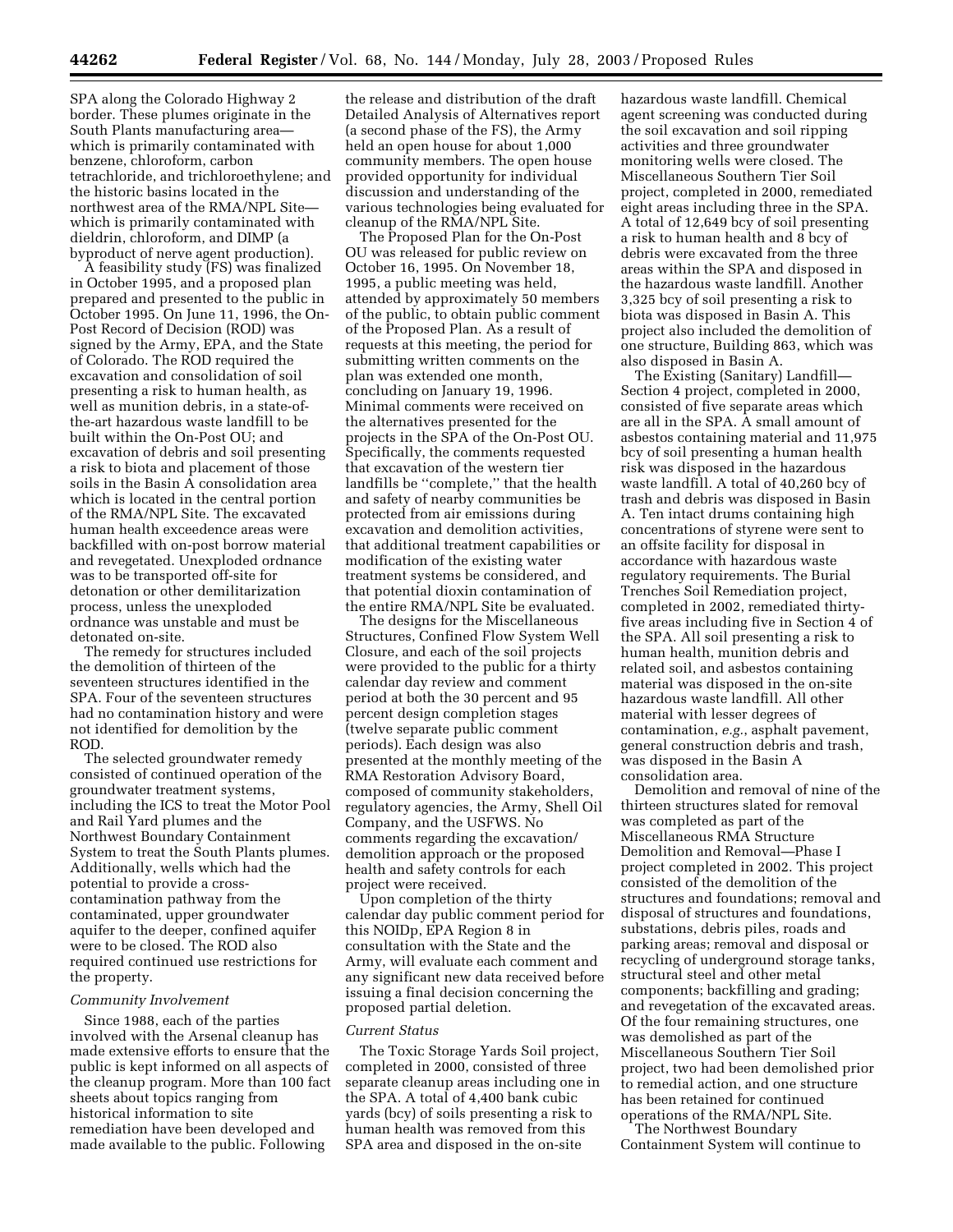operate long-term to prevent migration of groundwater plumes offsite. However, monitoring of the groundwater below the SPA indicates that contamination in the groundwater has been below all regulatory standards since 1993. The ICS extraction wells have met the ROD shut-off criteria and were shut down on October 1, 1997. Extraction wells for the Motor Pool IRA also met shut-off criteria in March 1998; therefore, the ICS facility was demolished and removed as part of the Miscellaneous Structures project on May 7, 2002. A treatment system was constructed at the Rail Yard to more directly treat the contaminated groundwater associated with the Rail Yard. The Rail Yard IRA and Treatment System, and Motor Pool IRA are not associated with the SPA. Monitoring of the groundwater aquifer for the Northwest Boundary Containment System and that previously treated through the ICS extraction wells has been incorporated into the sitewide monitoring program, as required by the ROD.

The Confined Flow System Well Closure project was completed in 2000. A total of 51 wells, six in the SPA, which extended into the deeper, confined flow aquifer were closed. Closure was accomplished by overdrilling the well casing and installing a grout plug. An additional 134 monitoring wells within the SPA are part of the long-term, site-wide monitoring plan.

Use of the groundwater below the SPA and surface water for potable drinking purposes is prohibited by the FFA, Public Law 102–402, and the ROD; and will continue to be prohibited even after the SPA is transferred to the U.S. Department of Interior or units of local government. Additional prohibitions imposed by the FFA, Public Law 102– 402, and the ROD include the use of the

SPA for residential, industrial, and agricultural purposes, and for hunting or fishing for consumptive purposes.

The Army is responsible for ongoing monitoring and maintenance associated with groundwater wells located on land to be transferred to the Department of Interior within the SPA. The conduct of long-term groundwater monitoring required by the ROD is delineated in the Final Interim Rocky Mountain Arsenal Institutional Control Plan.

### *Post-ROD Investigations*

Since the signing of the ROD on June 11, 1996, three studies have been conducted that are relevant to the deletion of the SPA. The Summary and Evaluation of Potential Ordnance/ Explosives and Recovered Chemical Warfare Materiel Hazards at the Rocky Mountain Arsenal (2002) was conducted in response to the unexpected discovery of six M139 bomblets as part of the Miscellaneous Structures—Phase I project in the Section 36 Boneyard (central portion of the RMA/NPL Site). Using state-of-the-art computer imaging, mapping technology, and software capability which had not existed previously, a comprehensive RMA-wide evaluation for the potential presence of ordnance and explosives as well as recovered chemical warfare materiel hazards was completed. The evaluation identified six additional areas for remedial action (none in the SPA) and concluded that the future discovery of additional sites with ordnance/ explosives or recovered chemical warfare materiel hazards is highly unlikely.

In 2001, EPA conducted a four-part Denver Front Range Dioxin Study which determined that the concentration of dioxins at most of the RMA/NPL Site, including the SPA, is not statistically different from values observed in open space and agricultural areas within the Denver Front Range area. Therefore

there is no significant health risk from dioxin in soils to future Refuge workers, volunteers, or visitors.

As required by the ROD, a Terrestrial Residual Ecological Risk Assessment was completed in 2002. This report concluded that no significant excess terrestrial residual risks will remain after the ROD-required cleanup actions for soil, including additional areas of excavation and tilling identified as part of remedial design refinement as required by the ROD, are completed.

Based on the extensive investigations and risk assessment performed for the SPA of the RMA/NPL Site, there are no further response actions planned or scheduled for this area. Currently, no hazardous substances remain at the SPA above health-based levels with respect to anticipated uses of and access to the site, which are limited under the FFA, Public Law 102–402, and the ROD. Because the SPA is subject to these restrictions on land and water use, it will be included in the RMA-wide fiveyear reviews. There are no operation and maintenance requirements for the remedies implemented at the SPA. All completion requirements for the SPA of the On-Post OU have been achieved as outlined in OSWER Directive 9320.2– 09A–P.

EPA, with concurrence from the State of Colorado, has determined that all appropriate CERCLA response actions have been completed within the SPA of the RMA/NPL Site to protect public health and the environment and that no further response action by responsible parties is required. Therefore, EPA proposes to delete the SPA of the On-Post OU of the RMA/NPL Site from the NPL.

Dated: July 16, 2003. **Kerrigan G. Clough,** 

*Acting Regional Administrator, Region 8.* **BILLING CODE 6560–50–P**